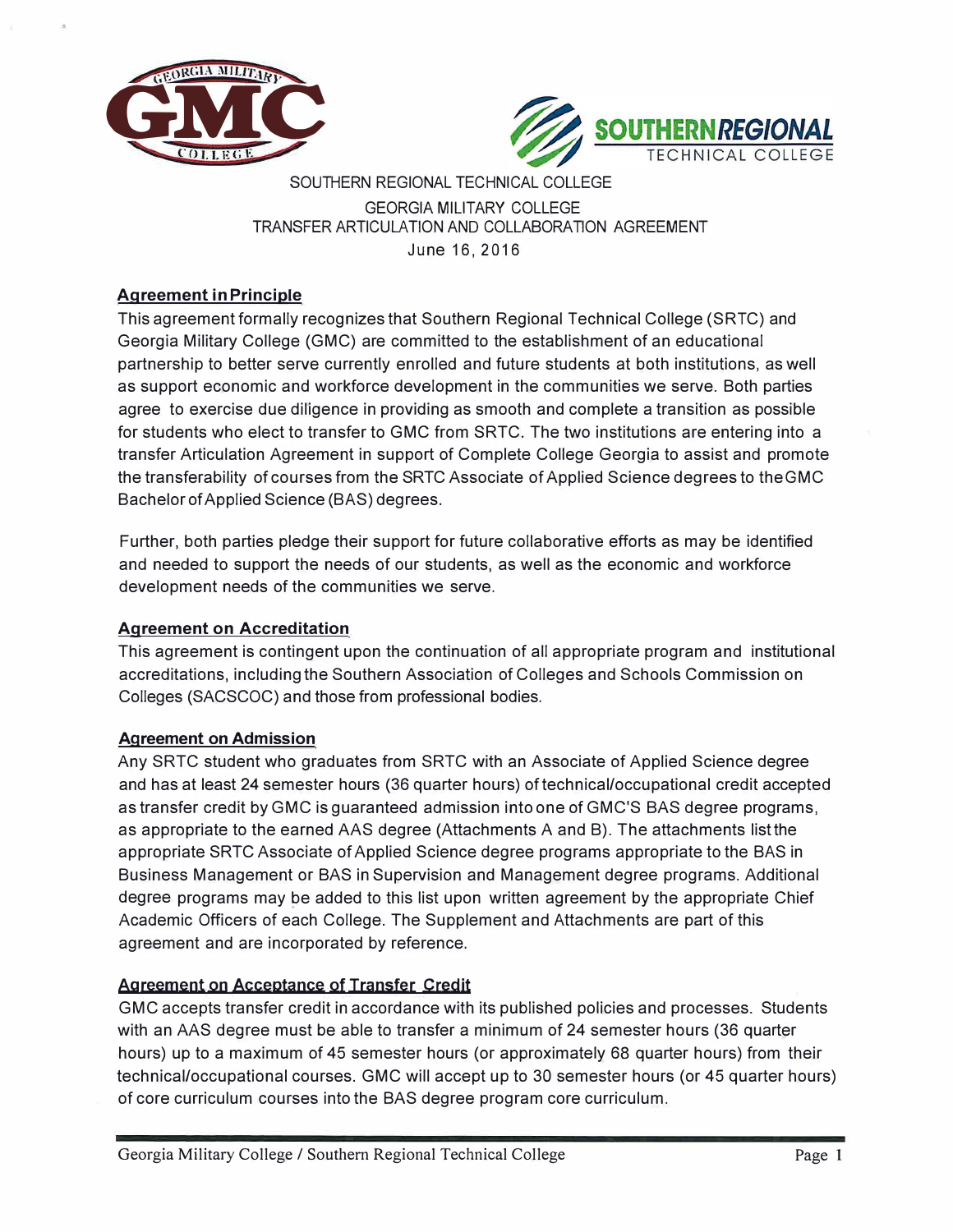SRTC agrees to provide documentation and to encourage SRTC faculty support, as requested by GMC, to GMC faculty charged with evaluating and accepting a SRTC course demonstrating that the course is comprised of collegiate-level course work and learning outcomes at levels comparable to current GMCcourses.

SRTC agrees to provide documentation and to encourage SRTC faculty support, as requested by GMC, to GMC faculty charged with evaluating and accepting a SRTC course demonstrating and supporting GMC's evaluation in determining if such courses are taught by competent and qualified faculty.

SRTC agrees to provide documentation and encourage SRTC faculty support, as requested by GMC, to GMC faculty charged with evaluating and assessing the BAS degree programs during BAS degree program reviews.

GMC agrees to provide adjunct teaching contracts to appropriate SRTC faculty for support of GMC faculty in (1) the evaluation, award, and acceptance of SRTC's credit for transfer, (2) the evaluation of the competence and qualifications of SRTC faculty teaching the courses being evaluated for transfer, and (3) the BAS degree program reviews.

Transfer credit is processed and recorded by the Registrar.

#### **Agreement on Communication**

SRTC and GMC agree to cooperate in the publication and promotion of the articulation agreement between the two schools. Both parties will facilitate the dissemination of information about this program to interested and qualified students, with both institutions providing academic counseling and advisement.

#### **Agreement on Maintenance and Review**

At least one administrator or faculty member from each institution will be appointed to act as a primary point of contact and agent for the implementation of this agreement, to speak for the institutions, and to communicate details and modifications to respective faculty members, advisors, counselors, and others to whom the information is pertinent. Responsibility for oversight of this agreement rests with the Registrar at GMC and the Registrar at SRTC.

This agreement is open to all SRTC students regardless of race, color, religion, gender, age, creed, national origin or disability. Review and communication of degree content changes will be completed on an annual basis. Additional degrees may be added to this agreement upon formal request. This agreement will be automatically renewed unless one of the parties notifies the other of its desire to terminate the agreement. Such notification must be inwriting and submitted one year in advance with the effective date to coincide with the last day of the academic term under which it falls. Terms of this Agreement will be effective June 30, 2016.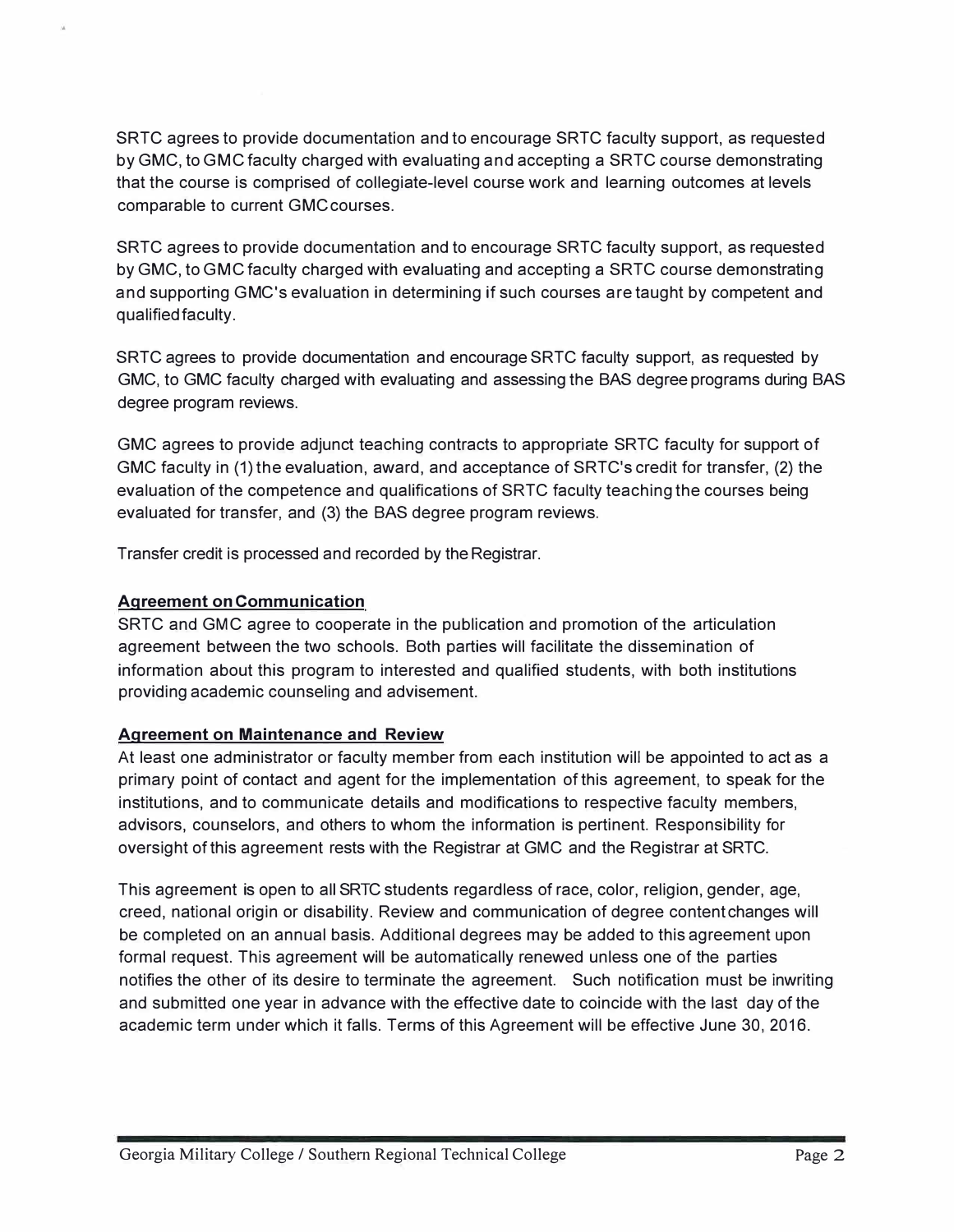Southern Regional Technical

 $\alpha$ 

College  $EdD$ Dr. Crag Wentworth,

President

Date

Georgia Military College  $\breve{\phantom{a}}$ 

LtGen William B. Caldwell IV, U.S. Army, Ret. President

 $6/23/16$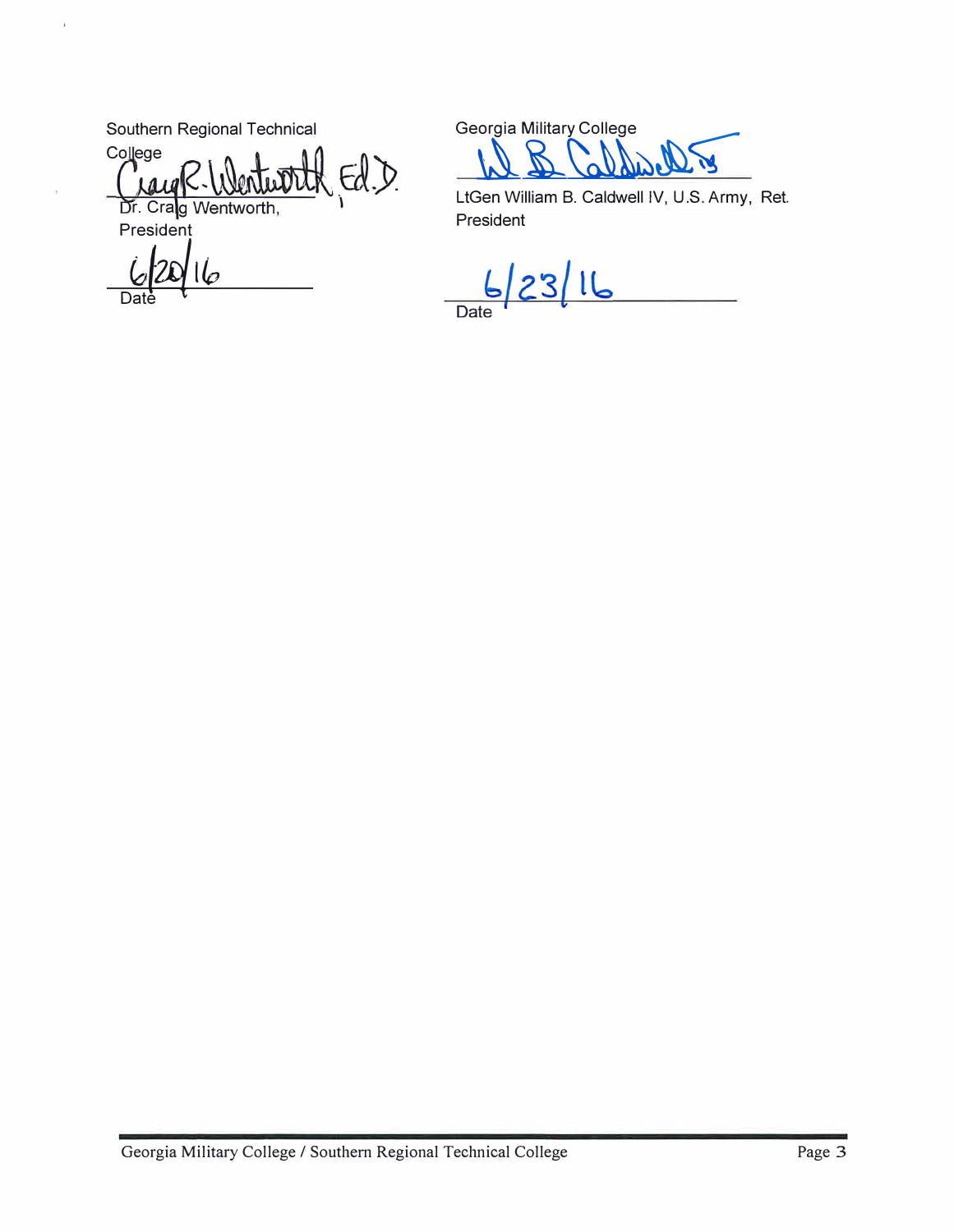#### SOUTHERN REGIONAL

#### TECHNICAL COLLEGE

#### GEORGIA MILITARYCOLLEGE

#### SUPPLEMENT A

# List of SRTC AAS Degrees Appropriate To

# GMC BAS in Business Management

Accounting

¥

Applied Technical Management

Business Management

Marketing Management